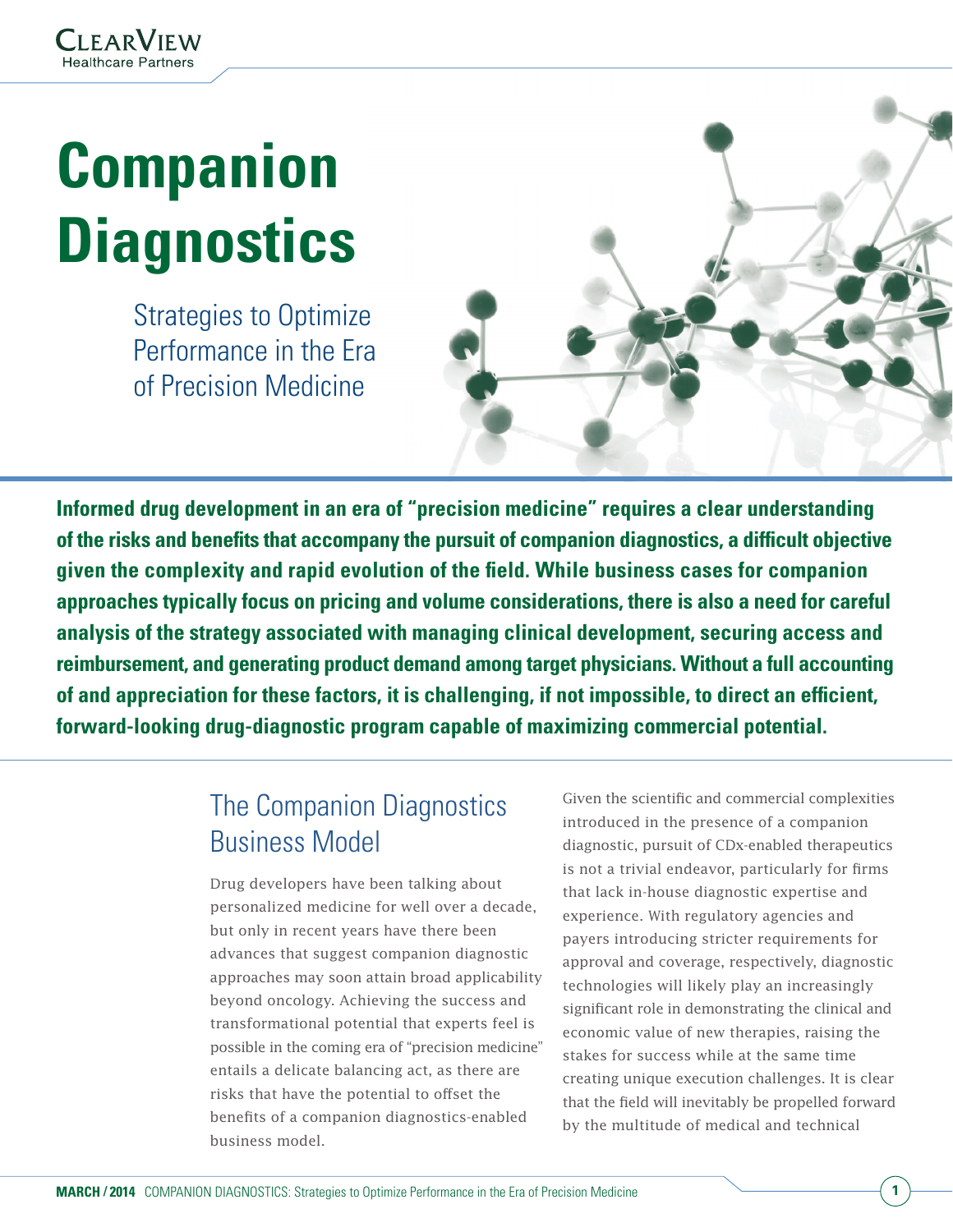

Strategic decision making for a companion diagnostic should be informed by a combination of clinical development, payer, and provider considerations

Plan and Partner Early in Clinical Development

Articulate Value Proposition for Favorable Access

**Address** Needs of Healthcare Providers

advances emerging from over a decade of research focused on the personalization of therapy. As a result, companion diagnostics are now poised to move beyond reasonably wellstudied application areas such as oncology, with the potential to impact clinical decision making in a broad range of therapeutic areas.

While proponents have long advocated the benefits of precision medicine for patients, innovators have recognized that diagnostics limiting the addressable patient pool are a double-edged sword. Drug companies have typically pursued companion diagnostics as a requirement to achieve the clinical profile necessary for regulatory approval or to improve product positioning in an otherwise impenetrable competitive landscape. In both instances, innovators often focus the business case on the establishment of premium pricing to offset the lost prescription volume and

additional costs associated with the targeted companion diagnostic approach. However, commercial success in this environment is inherently complicated by the presence of the gating companion diagnostic, which entails addressing a unique set of success factors across clinical development, access and reimbursement, and demand creation (Figure 1).

## Charting A Course For Clinical Success

The management of a clinical development program for a drug-diagnostic combination is markedly different from that of a traditional therapy. A companion diagnostic introduces unique strategic questions that should ideally be addressed in the initial stages of development. If an innovator is able to commit early to the screening of a specific marker, a companion diagnostic approach can be leveraged to accelerate approval. Xalkori (targeting ALK+ in non-small cell lung cancer) and Zelboraf (targeting V600E in melanoma) are examples of drugs that translated the development challenges of the space into opportunities through early action (Figure 2). In contrast, ChemGenex's development of omacetaxine (targeting the T351I mutation in chronic myelogenous leukemia) was stalled due to the company's decision not to pursue an approved companion test prior to registration.

The selection of a partner for test development is another crucial step that is best taken early. A delay in committing to a diagnostic partner risks relegating the companion diagnostic to "exploratory" status in the eyes of the regulator or payer. This, in turn, can lead to the requirement for additional validation studies and delayed commercialization. Recently, new partnership models based on improvements in biomarker identification and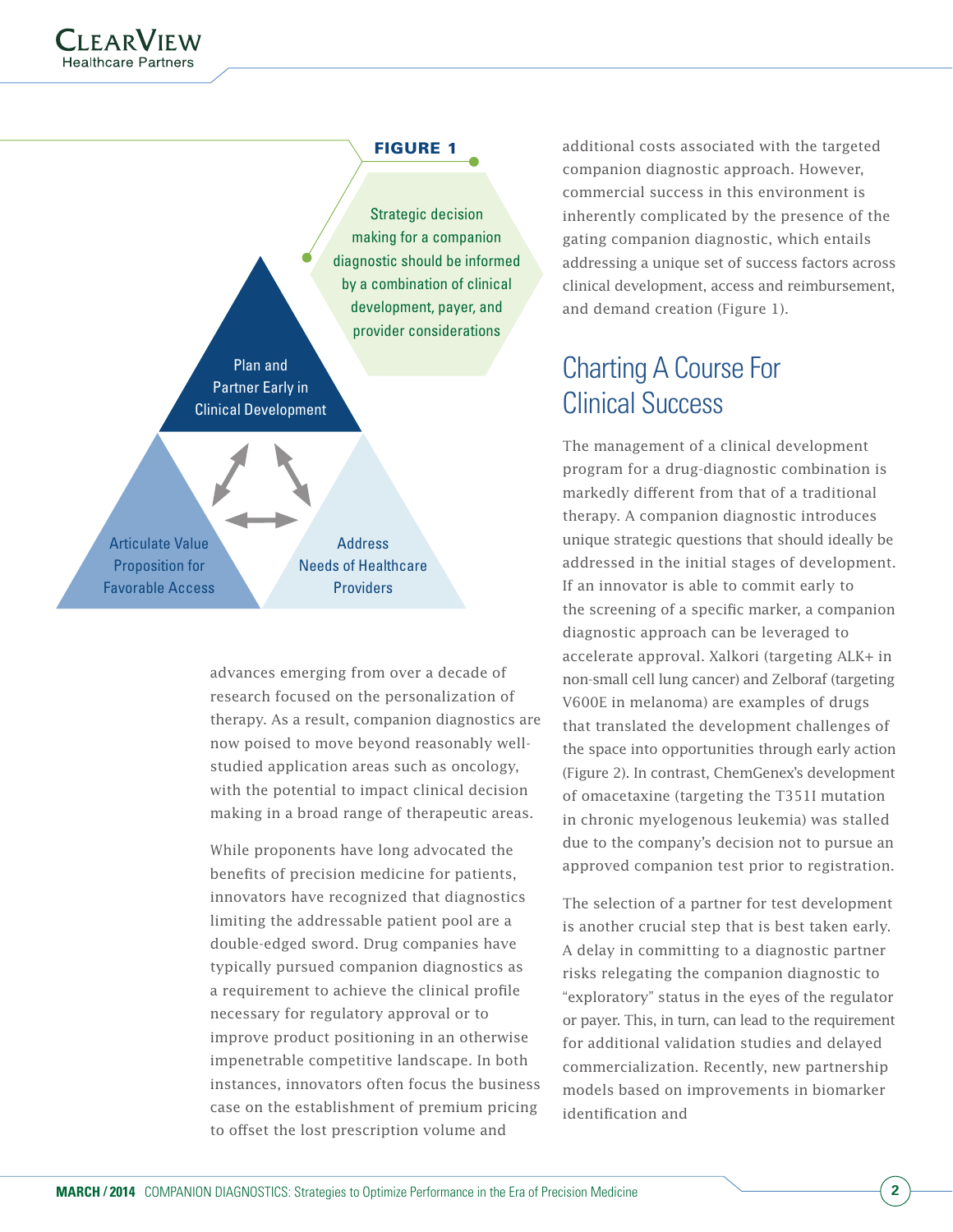utilization have emerged to facilitate accelerated co-development pathways. For example, Foundation Medicine and AstraZeneca are currently engaged in a long-term partnership that aims to identify suitable biomarkers for a range of emerging oncology therapies through the application of sequencing techniques. Such a model diverges from the traditional one drug / one test scheme, enabling information on test utility and therapeutic value to be integrated into development at an earlier stage.

#### Figure 2

Xalkori was the first lung cancer therapy to be approved simultaneously with a companion diagnostic test, reducing the time to U.S. market entry by approximately two years relative to the average oncology drug

Similarly, Agios Pharmaceuticals has committed to partnering early in order to pair oncology therapies in Phase I with a companion test. These innovative approaches have the potential to accelerate approval by allowing for evaluation of both drug and diagnostic in comprehensive Phase II and III clinical trials.

In addition to accelerating decisions, the pursuit of a companion diagnostic increases the complexity of clinical development and requires modifying traditional trade-offs between risk and value. Measures must be taken by drug developers and their partners to ensure the timing and objectives of the programs are synchronized. Agreement on the metrics of success, both clinical and commercial, must also be achieved. However, these goals are often difficult to reach, as the two parties can approach the most basic issues with distinct perspectives and incentives. If not properly managed, this misalignment has the potential to undermine product development by closing



• Xalkori (crizotinib) is an anaplastic lymphoma kinase (ALK) inhibitor originally developed by Pfizer to treat cancers driven by the c-Met oncogene

• After ALK was identified as an oncogenic driver in select lung cancers, Pfizer shifted development towards NSCLC and entered into a diagnostic partnership with Abbott Molecular to support subsequent Phase I - III trials

• Xalkori and the companion Vysis ALK FISH Probe Kit received simultaneous FDA approvals in August 2011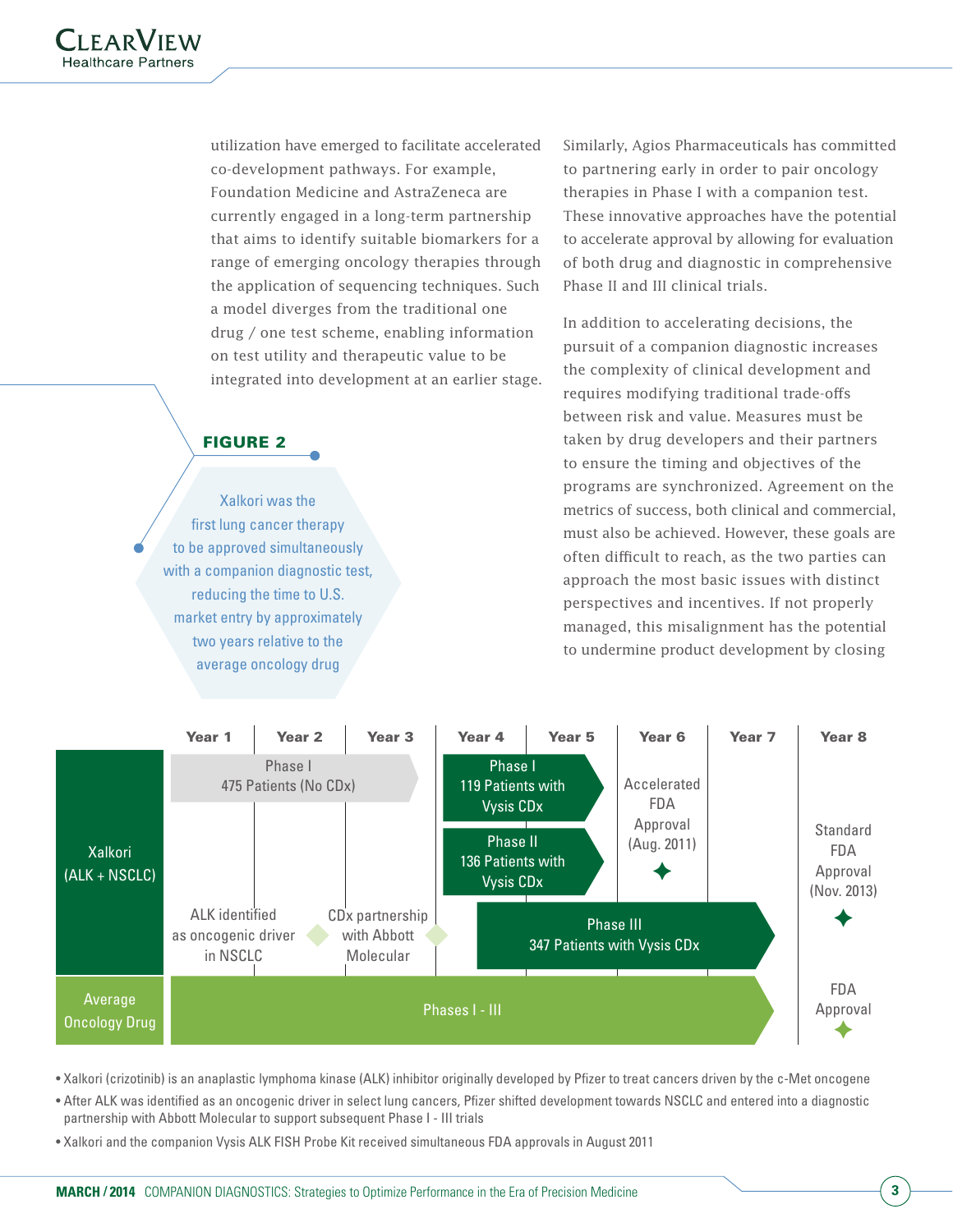down important channels of communication between partners. Furthermore, risk-reward calculations in this space must account for a variety of technical challenges, forecasting uncertainties, and access factors that do not exist in the more traditional realm of drug development. These elements introduce additional layers of complexity to the business case that executives on both sides of the development partnership must navigate to stay on a course destined for success.

## Ensuring Broad And Favorable Access

Assuming clinical development is successfully navigated, an additional set of challenges must then be addressed to achieve coverage for the drug-diagnostic combination. Specifically, it is critical for the developer to generate the requisite evidence to establish favorable access and reimbursement for the diagnostic on a widespread basis. It is important to note that, even with a targeted treatment approach, convincing payers to cover a screening test in the broader, "intend-to-treat" population may not be straightforward, particularly if the test carries a high price and the screen exhibits a low yield of treatment-eligible patients. Although there are no specific examples to date, the total cost of screening for eligible patients is considered as part of cost-effectiveness analysis. In a future environment where therapeutics are targeting increasingly less common sub-populations, it will be critical to ensure screening costs do not ultimately weaken the pharmacoeconomic rationale for targeted treatment.

Beyond price and yield considerations, the ability to secure favorable reimbursement will also be dictated by the level of unmet clinical need in the disease area, the degree to which test output impacts health outcomes, and the availability of comparable tests. Even if reimbursement is secured, challenges can exist due to patient cost-share burden associated with the diagnostic, as patients may be reluctant to pay for a test that has a low probability of resulting in biomarker-positive status and confirmed therapy candidacy.

The majority of companion diagnostics developed to date have been introduced in oncology, where the morbidity/mortality rate and high therapeutic costs have provided payers with strong incentive to reimburse companion tests. However, as healthcare budgets tighten, there is reason to believe that payers will increasingly utilize access restrictions for emerging companion approaches in other disease areas unless compelling evidence of clinical utility and cost-effectiveness is provided. It is also important to note that patient cost-sensitivity to co-pay burdens is likely to be much higher outside of the oncology space.

Shifting payer attitudes and a greater focus on value-based decision-making will ultimately create challenges for the developers of drug-diagnostic combinations. Increasingly stringent coverage policies, health technology assessments, and other payer analyses will likely compel drugdiagnostic developers to invest more heavily to establish clear links between test usage and improved outcomes during clinical trials to ensure widespread reimbursement upon market entry. Of course, it is possible to proceed with a less robust evidence base, but this is a risky proposition, as any payer-imposed, post-marketing validation studies will delay product adoption and revenue generation.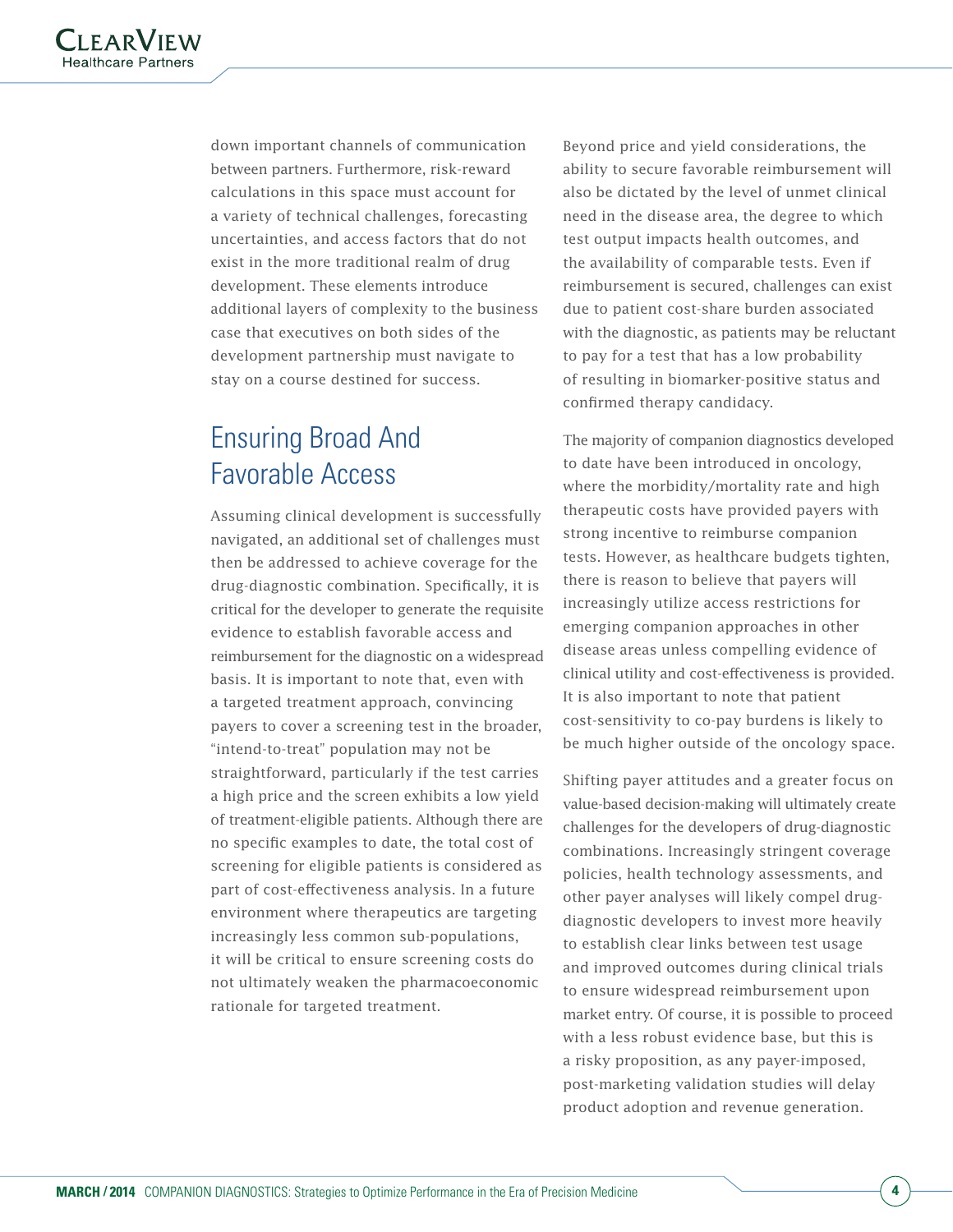## Clearing The Hurdles For Maximum Physician Adoption

Reaching the market with reasonable access establishes a sound foundation for commercial success, but even then, innovators will face additional hurdles to product adoption. It is not realistic to expect that targeted treatments will be, as a matter of course, readily accepted and adopted by physicians practicing in the community. Indeed, not all physician groups are familiar with the implementation of companion diagnostics in clinical practice. While oncologists may be comfortable with targeted approaches

#### **FIGURE 3**

The commercial viability of a companion approach will depend on the developer's ability to address the key factors that drive test coverage and adoption among payers and physicians, respectively

due to previous experience, other specialists and primary care physicians may not be compelled to treat (or not treat) on the basis of biomarker status. To drive uptake among these prescribers, it may be necessary to organize educational outreach and/or awareness programs to explicitly link the targeted approach and mechanistic rationale to clear improvements in disease management and patient outcomes.

Technical factors can also play a role in determining uptake. In certain situations, the requirement for an extra diagnostic step in patient workup may be perceived by physicians as an inefficient use of time and resources with limited impact on treatment decisions and patient outcomes. To maximize uptake, a companion diagnostic should provide a simple, unambiguous output with a direct link to a specific treatment decision. The ideal test would utilize an easily accessible sample input (i.e., saliva or blood, as opposed to tissue biopsy) and provide an easy-to-interpret readout (i.e., a qualitative binary output, as opposed to a quantitative multi-factorial readout) with a short turnaround time (Figure 3).

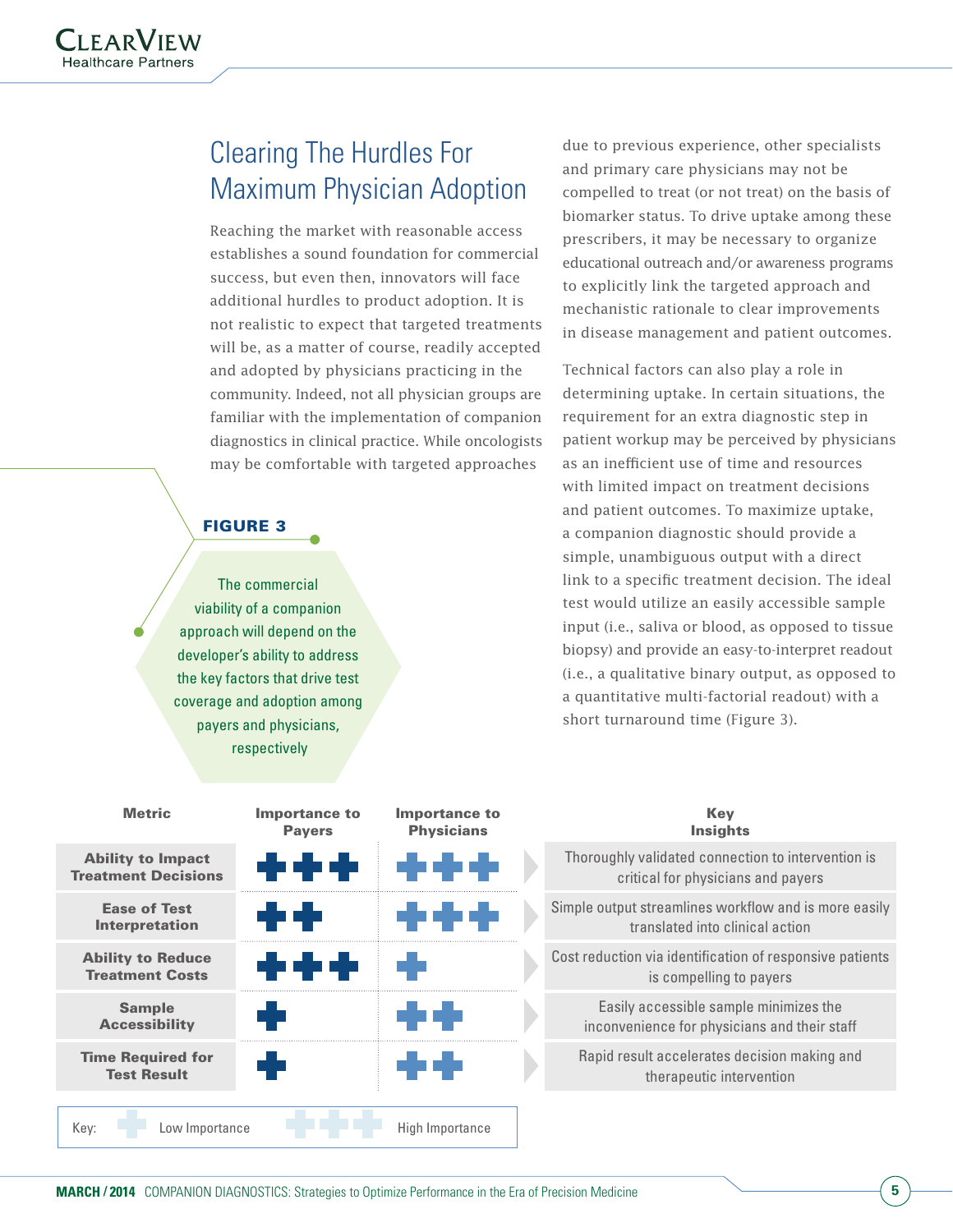Physicians may be reluctant to integrate testing into their management paradigm if the diagnostic performs poorly on any one of these metrics. Such was the case with Xalkori upon its introduction to the non-small cell lung cancer market in the U.S. in 2011. Physicians' frustration with the lengthy turnaround time of the companion ALK-gene diagnostic led to low rates of screening, which in turn slowed initial use of the targeted therapy. In commercializing a drug-diagnostic combination, it is critical that such technical considerations are included in business planning discussions and that sufficient action is taken to address potential physician adoption hurdles.

## Priority Items On The Strategic Agenda For Innovators

Unique clinical development, pricing and access, and physician demand creation dynamics must be taken into consideration when setting strategic direction for a paired therapeutic/diagnostic. The ability to leverage a companion diagnostic's advantages and steer clear of its potential pitfalls will ultimately require a thorough understanding of these factors from both the perspective of the therapeutic innovator as well as the diagnostic partner. For pharmaceutical and biotechnology companies looking to enter the space from the therapeutic innovation side of the equation, it is critical to consider the following steps:

- Develop a forward-looking perspective and forge diagnostic partnerships early in the clinical development process
- Design a program that delivers the clinical and economic evidence required for establishing value in the eyes of payers
- Ensure physician and patient usage dynamics are taken into consideration when developing the test to optimize adoption
- Align diagnostic partner priorities with overall clinical development and commercialization priorities and key success factors

As the pharmacogenomics field matures, there is reason to believe that more success stories are around the corner for companion approaches. Deeper comprehension of biological mechanisms, along with novel analytical tools for biomarker detection, promise to further expand the footprint of drug-diagnostic combinations. In addition, the FDA has awarded several of the initial "Breakthrough Therapy Designations" to drugs linked with companion diagnostics (e.g., ibrutinib) and will soon issue guidance to clarify the requirements for expedited diagnostic approval. These developments provide a strong indication of the agency's desire and commitment to support the acceleration of targeted therapies. Executing on the critical action elements outlined above will better position developers to capitalize on these future trends and thereby derive greater value in an increasingly challenging marketplace.